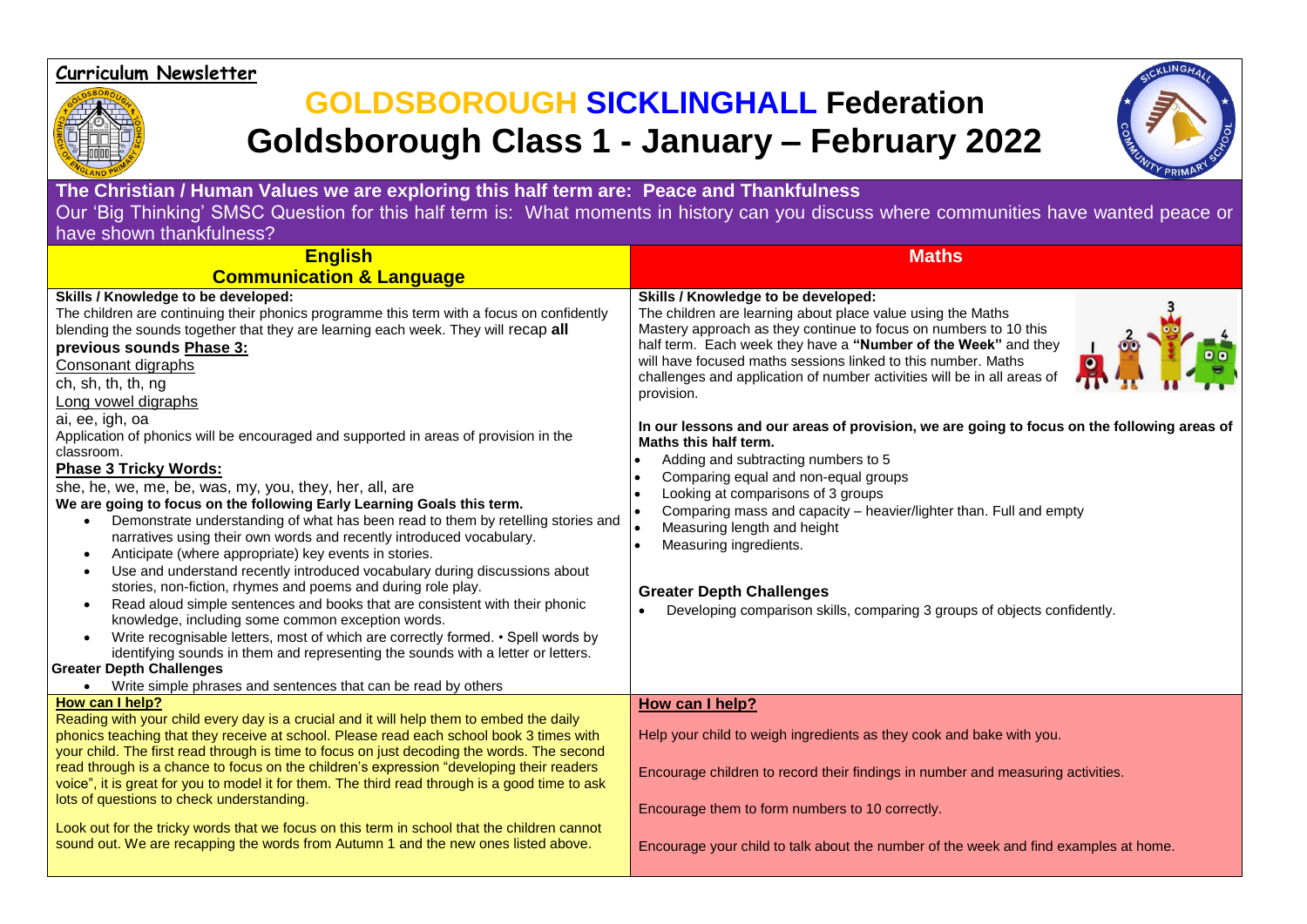| <b>Curriculum: Key Skills, Knowledge and Enrichment</b>                                                                                                                                                                                                                                                                                                                                                                                                                                                                                                                                                                                                                                                                                                                                                                                                                                           |                                                                                                                                                                                                                                                                                                                                                                                                                                                                                                                                                                                                                                                                                                                                                                                                                                                                                                           |                                                                                                                                                                                                                                                                                                                                                                                                                                                                                                                                                                                                                                                                                                                                                                                                           |  |  |  |
|---------------------------------------------------------------------------------------------------------------------------------------------------------------------------------------------------------------------------------------------------------------------------------------------------------------------------------------------------------------------------------------------------------------------------------------------------------------------------------------------------------------------------------------------------------------------------------------------------------------------------------------------------------------------------------------------------------------------------------------------------------------------------------------------------------------------------------------------------------------------------------------------------|-----------------------------------------------------------------------------------------------------------------------------------------------------------------------------------------------------------------------------------------------------------------------------------------------------------------------------------------------------------------------------------------------------------------------------------------------------------------------------------------------------------------------------------------------------------------------------------------------------------------------------------------------------------------------------------------------------------------------------------------------------------------------------------------------------------------------------------------------------------------------------------------------------------|-----------------------------------------------------------------------------------------------------------------------------------------------------------------------------------------------------------------------------------------------------------------------------------------------------------------------------------------------------------------------------------------------------------------------------------------------------------------------------------------------------------------------------------------------------------------------------------------------------------------------------------------------------------------------------------------------------------------------------------------------------------------------------------------------------------|--|--|--|
| <b>Expressive Arts and Design</b>                                                                                                                                                                                                                                                                                                                                                                                                                                                                                                                                                                                                                                                                                                                                                                                                                                                                 | <b>Understanding the World</b>                                                                                                                                                                                                                                                                                                                                                                                                                                                                                                                                                                                                                                                                                                                                                                                                                                                                            | <b>Physical Development</b>                                                                                                                                                                                                                                                                                                                                                                                                                                                                                                                                                                                                                                                                                                                                                                               |  |  |  |
| Skills / Knowledge to be developed:<br>The children will use their drawing skills this term in a<br>range of ways. We are going to learn about the artists<br>Wassily Kandinsky and Jackson Pollock.<br>We are going to focus on the following Early<br>Learning Goals this term:<br><b>Drawing</b><br>Begin to use a variety of drawing tools<br>Use drawings to tell a story from retelling or from<br>imagination. Investigate different lines - thick, thin,<br>wavy, straight.<br>Explore different textures and experiment with mark<br>making to illustrate these. Encourage accurate<br>drawings of people that include all the visible parts of<br>the body.<br><b>Greater Depth Challenges</b><br>Children develop their own ideas through selecting and<br>using materials and working on processes that interest<br>them.<br>Children will begin to combine different lines and marks | Skills / Knowledge to be developed:<br>We will be finding out about Space in our topic this half<br>term. We will follow the children's interest but some of<br>our starting points will include looking at the different<br>planets and a simple history of space travel. As always,<br>we will have lots of practical play opportunities.<br>We are going to focus on the following Early<br>Learning Goals this term:<br>• To show interest in the lives of people who<br>are familiar to them.<br>To remember and talk about significant<br>$\bullet$<br>events in their own experiences.<br>To recognise and describe special times or<br>events for family or friends.<br>To show interest in different occupations and<br>ways of life.<br>To know some of the things that make them<br>unique, and to talk about some of the<br>similarities and differences in relation to<br>friends or family. | Skills / Knowledge to be developed:<br>Movement skills/ ways of travelling and movement<br>through gymnastics using simple movement patterns.<br>We are going to focus on the following Early<br><b>Learning Goals this term:</b><br>• Children show good control and co-ordination<br>in large and small movements.<br>Experiments with different ways of moving.<br>$\bullet$<br>They move confidently in a range of ways,<br>safely negotiating space.<br>Move freely and with pleasure and confidence<br>in a range of ways, such as slithering, shuffling,<br>rolling, crawling, walking, running, jumping,<br>skipping, sliding and hopping.<br>Greater Depth Challenges: Children can create a<br>sequence of movements.<br>Children will continue to learn to get changed for P.E<br>confidently. |  |  |  |
| independently.                                                                                                                                                                                                                                                                                                                                                                                                                                                                                                                                                                                                                                                                                                                                                                                                                                                                                    | Greater Depth Challenges: To talk about<br>past and present events in their own lives and<br>in the lives of family members.                                                                                                                                                                                                                                                                                                                                                                                                                                                                                                                                                                                                                                                                                                                                                                              |                                                                                                                                                                                                                                                                                                                                                                                                                                                                                                                                                                                                                                                                                                                                                                                                           |  |  |  |
| How can I help?<br>Encourage children to explain the Art processes and<br>materials they have been using to create their own<br>work.                                                                                                                                                                                                                                                                                                                                                                                                                                                                                                                                                                                                                                                                                                                                                             | How can I help?<br>Ask the children to share what they have learnt in class<br>about Space. Can they explain their knowledge about<br>with you?                                                                                                                                                                                                                                                                                                                                                                                                                                                                                                                                                                                                                                                                                                                                                           | How can I help?<br>Please ensure that children have PE kit (including<br>trainers) for the whole week as other indoor and<br>outdoor sessions might take place at alternative times.<br>They may need additional layers, hats and gloves on<br>Thursdays as we will be outside.                                                                                                                                                                                                                                                                                                                                                                                                                                                                                                                           |  |  |  |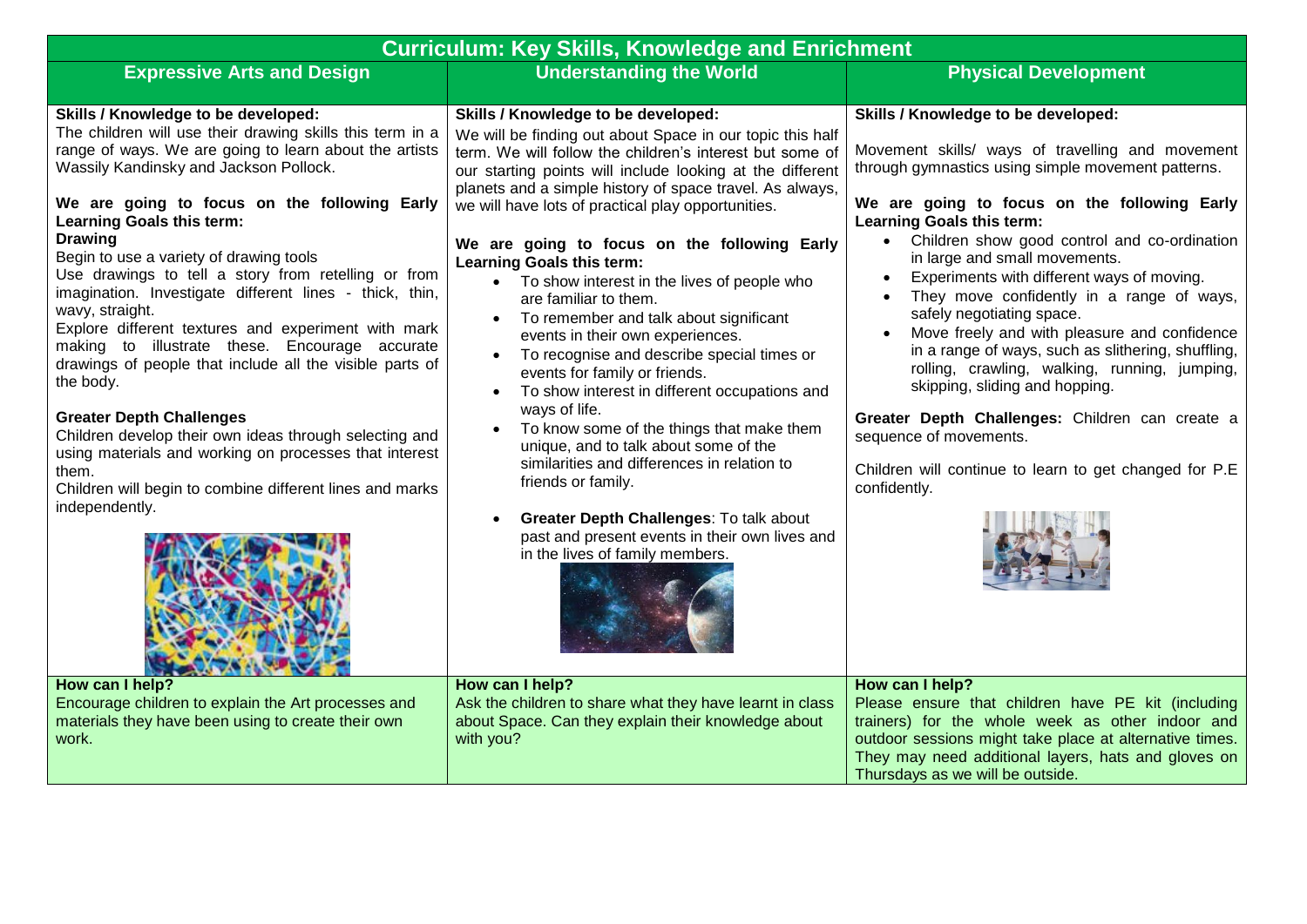| <b>Curriculum: Key Skills, Knowledge and Enrichment</b>                                                                                             |                                                                                                                                                                                                                                    |                                                                                                                                                                                                                                                                                                                                                                                                                                                                                                                                   |                                                                                                                                                                                                                                                                                                                        |  |  |
|-----------------------------------------------------------------------------------------------------------------------------------------------------|------------------------------------------------------------------------------------------------------------------------------------------------------------------------------------------------------------------------------------|-----------------------------------------------------------------------------------------------------------------------------------------------------------------------------------------------------------------------------------------------------------------------------------------------------------------------------------------------------------------------------------------------------------------------------------------------------------------------------------------------------------------------------------|------------------------------------------------------------------------------------------------------------------------------------------------------------------------------------------------------------------------------------------------------------------------------------------------------------------------|--|--|
| <b>French</b>                                                                                                                                       | <b>Music</b>                                                                                                                                                                                                                       | <b>PSHE / Wellbeing</b>                                                                                                                                                                                                                                                                                                                                                                                                                                                                                                           | <b>R.E.</b>                                                                                                                                                                                                                                                                                                            |  |  |
| ta kilo kunto<br>Onto<br>www.hiptimeete.co.uk<br><b>Les Salutations</b><br>Skills / knowledge to be developed                                       | Skills / knowledge to be developed                                                                                                                                                                                                 | - 7 Steps of $\left  \begin{array}{cc} \epsilon_{\rm clis} & k_{\rm clis} \\ \epsilon_{\rm claxation} & \epsilon_{\rm clis} \end{array} \right $<br>MOVE<br><b>PLAY</b><br><b>STRETCH</b><br><b>FEEL</b><br><b>BREATHE</b><br><b>BELIEVE</b><br>RELAX -<br>Skills / knowledge to be developed                                                                                                                                                                                                                                     |                                                                                                                                                                                                                                                                                                                        |  |  |
| The children will able to recognise and<br>use simple greetings.<br>(Bonjour/Au revoir/Monsieur/ Madame/<br>mademoiselle)                           | To listen with attention to detail and<br>recall sounds with increasing memory.<br>To explore the rhythm, tempo and<br>dynamics of different chants and                                                                            | This term we look at Feelings and<br><b>Emotions</b><br>Exploring jealousy, learning to share                                                                                                                                                                                                                                                                                                                                                                                                                                     | Skills / knowledge to be developed<br><b>Big Question:</b> Which times are special                                                                                                                                                                                                                                     |  |  |
| We are going to focus on the<br>following Early Learning Goals<br>Children listen attentively in a range<br>of situations.                          | rhymes.<br>We are going to focus on the<br>following Early Learning Goals this<br>term.<br>They represent their own ideas, thoughts<br>and feelings through design and<br>technology, art, music, dance, role play<br>and stories. | Road Safety and Life skills<br>ELG, Self-confidence and awareness:<br>Children are confident to try new<br>$\bullet$<br>activities.<br>They adjust their behaviour to<br>$\bullet$<br>different situations,<br>and take<br>changes of routine in their stride.<br><b>ELG: Managing feelings and behaviour</b><br>They work as part of a group or<br>class, and understanding and follow<br>the rules.<br>Talk about their own and others'<br>behaviour, and its consequences,<br>and know that some behaviour is<br>unacceptable. | and why? (New Year, Chinese New<br>Year, Easter, Diwali)<br>Give examples of special occasions and<br>suggest features of a good celebration<br>Recall simple stories connected with<br>a festival from another faith<br>Say why a festival from another faith is a<br>special time for members of the other<br>faith. |  |  |
| How can I help?<br>Encourage your child to greet you and<br>say goodbye in French. Can they share<br>any other words, songs or phrases with<br>you? | How can I help?<br>Encourage your child to share any new<br>rhymes or games they have learned.                                                                                                                                     | How can I help?<br>Talk with your child about their emotions<br>and explore mindful moments using<br>Relax Kids activities or Cosmic Yoga.<br>https://www.relaxkids.com/                                                                                                                                                                                                                                                                                                                                                          | How can I help?<br>Can they tell you about the New Years<br>Eve, Chinese New Year and Easter<br>celebrations.                                                                                                                                                                                                          |  |  |